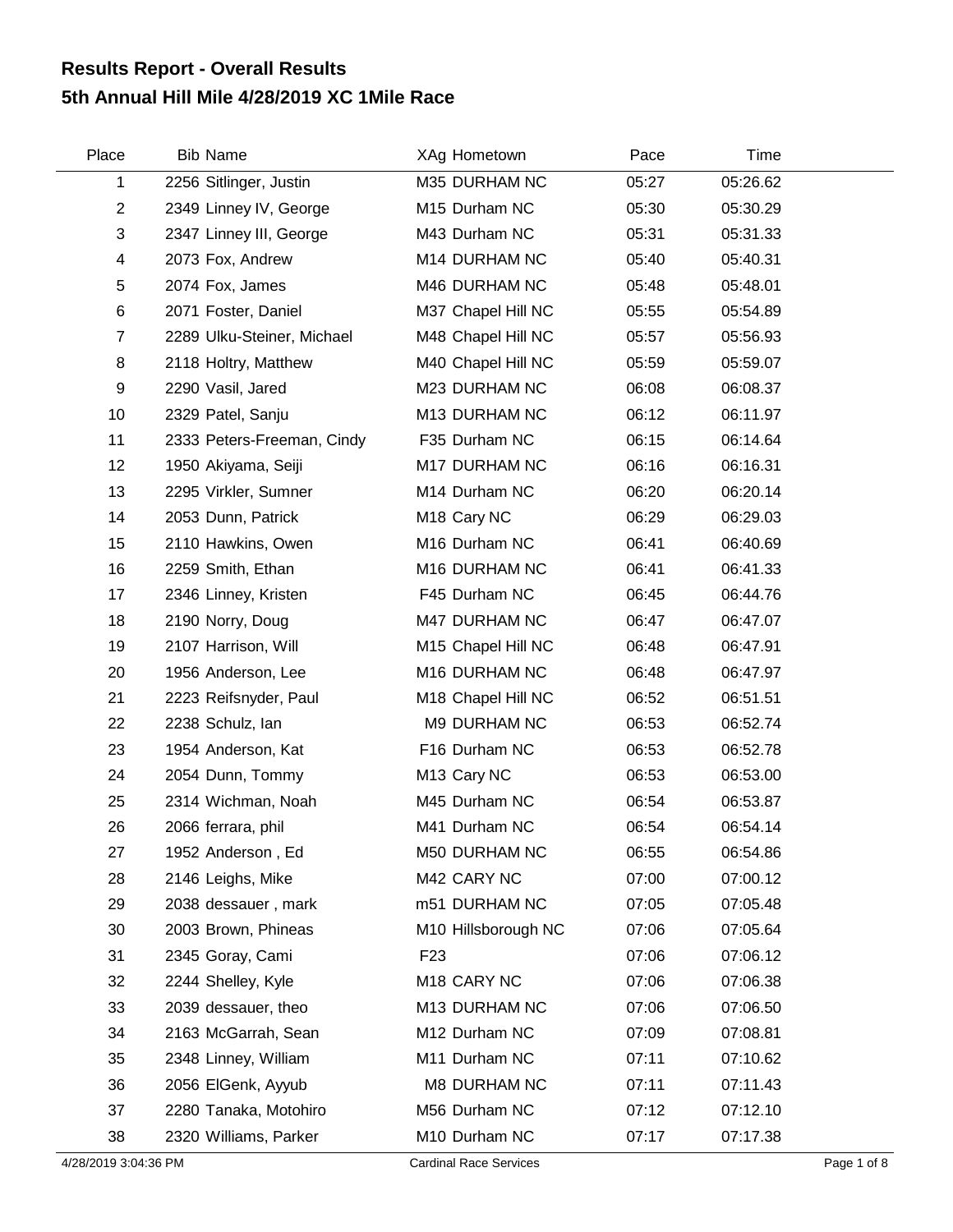| Place | <b>Bib Name</b>             | XAg Hometown              | Pace  | Time     |  |
|-------|-----------------------------|---------------------------|-------|----------|--|
| 39    | 1982 Bharwani, Lucy         | F11 Raleigh NC            | 07:19 | 07:19.22 |  |
| 40    | 2004 Brown, William         | M13 Hillsborough NC       | 07:21 | 07:20.77 |  |
| 41    | 2117 Hollingsworth, Max     | M15 Raleigh NC            | 07:22 | 07:21.71 |  |
| 42    | 2211 Piccini, JJ            | M11                       | 07:26 | 07:25.55 |  |
| 43    | 1964 atwater, charlie       | M43 Durham NC             | 07:27 | 07:27.23 |  |
| 44    | 2282 Tancini, Michael       | M29                       | 07:28 | 07:27.98 |  |
| 45    | 2210 Perkins, Jevonda       | F36 Durham NC             | 07:29 | 07:28.97 |  |
| 46    | 1980 Bharwani, Brian        | M42 Raleigh NC            | 07:32 | 07:32.26 |  |
| 47    | 2002 Brown, Georgia         | F9 Hillsborough NC        | 07:38 | 07:37.80 |  |
| 48    | 2354 Waters, Ben            | M9 Oxford NC              | 07:39 | 07:38.76 |  |
| 49    | 2031 Clemmer, Mitchell      | M13 Carrboro NC           | 07:44 | 07:44.29 |  |
| 50    | 2048 Dudley, Mark           | M31 Durham NC             | 07:44 | 07:44.30 |  |
| 51    | 2145 Leighs, Kristen        | F42 CARY NC               | 07:48 | 07:48.40 |  |
| 52    | 1963 Ashe, Richard          | M63 Hillsborough NC       | 07:50 | 07:50.21 |  |
| 53    | 2095 Guckian, Scarlett      | F13 DURHAM NC             | 07:50 | 07:50.37 |  |
| 54    | 2246 Shelton, Matthew       | M <sub>16</sub> Cary NC   | 07:51 | 07:50.89 |  |
| 55    | 2167 mclean, john           | m56 Pittsboro NC          | 07:52 | 07:51.63 |  |
| 56    | 2257 Sizemore, Joey         | M <sub>14</sub> Durham NC | 07:52 | 07:51.97 |  |
| 57    | 2083 Glushik, Evan          | M10 Durham NC             | 07:53 | 07:53.05 |  |
| 58    | 2009 Burkhardt, Ian         | M13 RALEIGH NC            | 07:54 | 07:53.65 |  |
| 59    | 2072 Foster, Sheila         | F40 Chapel Hill NC        | 07:54 | 07:54.26 |  |
| 60    | 2059 Enos, Solomon          | M39                       | 07:57 | 07:57.02 |  |
| 61    | 2058 ElGenk, Zakariyya      | M10 DURHAM NC             | 07:58 | 07:58.13 |  |
| 62    | 2281 Tancini, Audrey        | F34                       | 07:59 | 07:58.90 |  |
| 63    | 2293 Virkler, Henry         | M11 Durham NC             | 08:03 | 08:02.65 |  |
| 64    | 2080 garber, brent          | M37 Durham NC             | 08:05 | 08:05.31 |  |
| 65    | 2277 Swiggett, Nathan       | M38 Durham NC             | 08:05 | 08:05.37 |  |
| 66    | 2084 Glushik, John          | M50 Durham NC             | 08:07 | 08:06.68 |  |
| 67    | 2353 Waters, Mike           | M44 Oxford NC             | 08:09 | 08:09.02 |  |
| 68    | 2078 Frazelle, Thomas       | M12 Chapel Hill NC        | 08:12 | 08:11.89 |  |
| 69    | 2115 Hollingsworth, Glenn   | M50 Raleigh NC            | 08:14 | 08:14.37 |  |
| 70    | 2006 Burkhardt, Christopher | M46 RALEIGH NC            | 08:20 | 08:19.97 |  |
| 71    | 1957 Anderson, Millie       | F14 Durham NC             | 08:20 | 08:20.34 |  |
| 72    | 2334 Bahr, Elaine           | F40 Bahama NC             | 08:21 | 08:20.82 |  |
| 73    | 2352 Waters, Bridget        | F39 Oxford NC             | 08:21 | 08:21.34 |  |
| 74    | 2304 Welch, Daniel          | M8 Chapel Hill NC         | 08:23 | 08:23.18 |  |
| 75    | 2081 Garber, Renee          | F37 Durham NC             | 08:24 | 08:24.21 |  |
| 76    | 2305 Welch, Serena          | F10 Chapel Hill NC        | 08:32 | 08:32.48 |  |
| 77    | 2302 Walters, Vivian        | F10 DURHAM NC             | 08:34 | 08:33.63 |  |
| 78    | 2300 Walters, Brett         | M46 DURHAM NC             | 08:35 | 08:34.94 |  |
| 79    | 2208 Payton, Wyn            | M42 DURHAM NC             | 08:40 | 08:40.21 |  |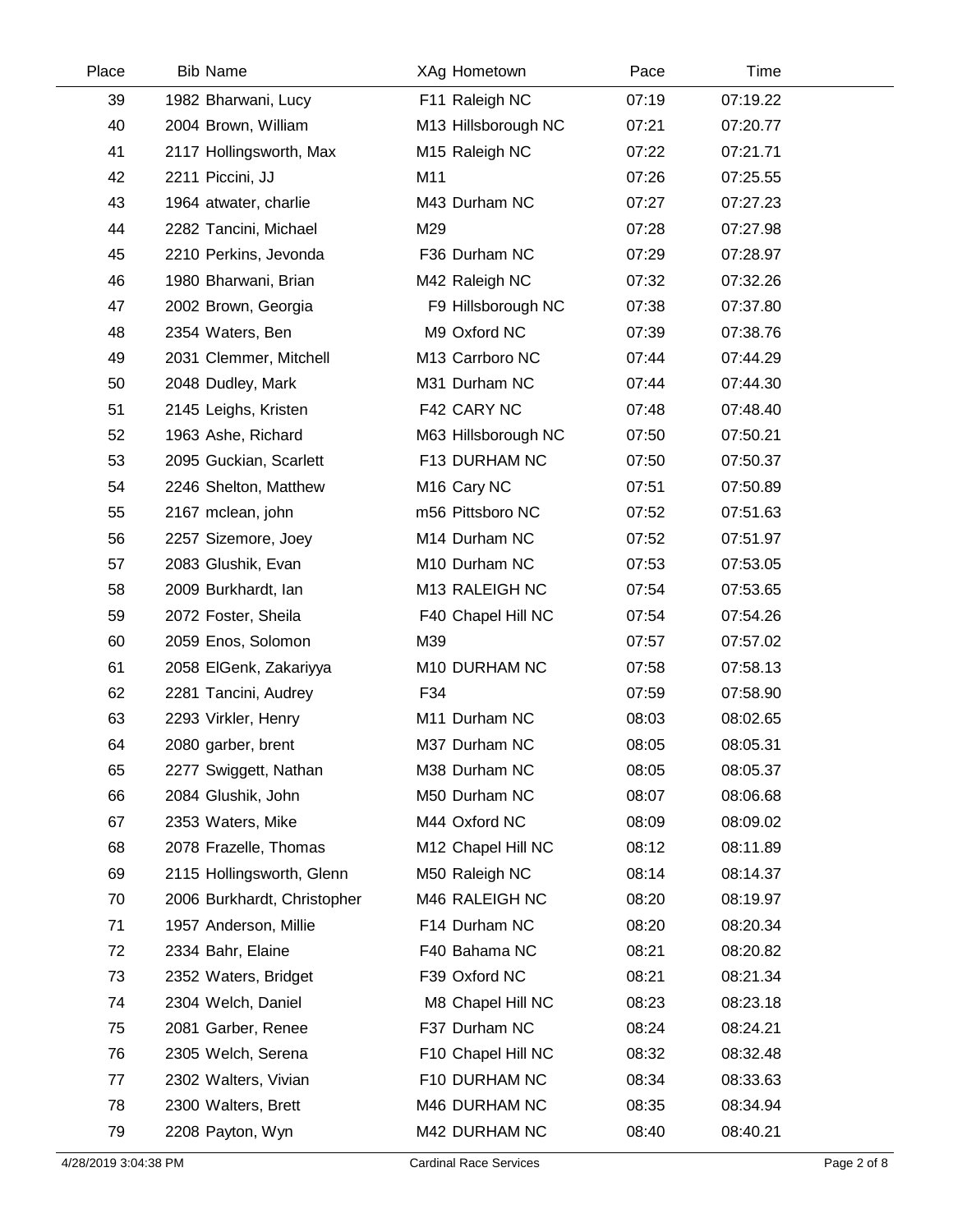| Place | <b>Bib Name</b>              | XAg Hometown            | Pace  | Time     |  |
|-------|------------------------------|-------------------------|-------|----------|--|
| 80    | 2205 Payton, Katherine       | F8 DURHAM NC            | 08:40 | 08:40.44 |  |
| 81    | 2001 Brown, Erin             | F13 Durham NC           | 08:42 | 08:42.19 |  |
| 82    | 2057 Elgenk, Hussein         | M41 DURHAM NC           | 08:43 | 08:43.20 |  |
| 83    | 2360 Cummings, Kim           | F38 Durham NC           | 08:46 | 08:46.18 |  |
| 84    | 2123 Hunter, Jon             | M57 Durham NC           | 08:49 | 08:49.13 |  |
| 85    | 2109 Hawkins, Beth           | F46 Durham NC           | 08:50 | 08:50.07 |  |
| 86    | 2154 Marstiller, Nate        | M11 DURHAM NC           | 08:51 | 08:51.48 |  |
| 87    | 2331 Marstiller, Amon        | M42 DURHAM NC           | 08:53 | 08:52.58 |  |
| 88    | 2158 McDaniel, Grace         | F13 chapel hill NC      | 08:53 | 08:52.76 |  |
| 89    | 2176 Miller, Natalie         | F16 Raleigh NC          | 08:55 | 08:54.96 |  |
| 90    | 2044 Donahue, Mark           | M49 Durham NC           | 08:57 | 08:57.31 |  |
| 91    | 2045 Donahue, Sean           | M14 Durham NC           | 08:58 | 08:57.64 |  |
| 92    | 2185 Nelli, Nathan           | M29 Raleigh NC          | 09:01 | 09:01.31 |  |
| 93    | 2144 Lauffer, Lizzy          | F <sub>29</sub>         | 09:02 | 09:02.01 |  |
| 94    | 2116 Hollingsworth, Jennifer | F46 Raleigh NC          | 09:07 | 09:07.01 |  |
| 95    | 1961 Ashe, Krista            | F66 Hillsborough NC     | 09:09 | 09:09.16 |  |
| 96    | 1993 Brander, Bryan          | M39 DURHAM NC           | 09:12 | 09:12.04 |  |
| 97    | 1992 Brander, Anya           | F9 DURHAM NC            | 09:12 | 09:12.46 |  |
| 98    | 2105 Hansen, Ben             | M9 Raleigh NC           | 09:14 | 09:13.77 |  |
| 99    | 2138 Johnston, Grace         | F30 Hillsborough NC     | 09:16 | 09:15.73 |  |
| 100   | 2136 Johnston, Calvin        | M1 Hillsborough NC      | 09:17 | 09:16.54 |  |
| 101   | 2137 Johnston, Chris         | M29 Hillsborough NC     | 09:17 | 09:17.03 |  |
| 102   | 2212 Pick, Kate              | F29 Durham NC           | 09:22 | 09:21.60 |  |
| 103   | 2327 creighton, brooks       | M10 Chapel Hill NC      | 09:22 | 09:21.69 |  |
| 104   | 2213 Pick, Marty             | M29 Durham NC           | 09:24 | 09:23.53 |  |
| 105   | 2111 Hay, Sarah              | F <sub>27</sub>         | 09:25 | 09:25.06 |  |
| 106   | 2317 Williams, Adam          | M39 Durham NC           | 09:33 | 09:32.78 |  |
| 107   | 2065 Ferrara, Lucas          | M10 Durham NC           | 09:35 | 09:35.29 |  |
| 108   | 1970 Barron, Henry           | M16 DURHAM NC           | 09:36 | 09:35.96 |  |
| 109   | 2157 McDaniel, Bridget       | F10 chapel hill NC      | 09:39 | 09:38.90 |  |
| 110   | 1971 Barron, Kate            | F49 DURHAM NC           | 09:44 | 09:43.78 |  |
| 111   | 1983 Bharwani, Samantha      | F8 Raleigh NC           | 09:45 | 09:44.78 |  |
| 112   | 2206 Payton, Margaret        | F10 DURHAM NC           | 09:57 | 09:57.47 |  |
| 113   | 2359 Knechtle, Will          | M33 DURHAM NC           | 10:00 | 09:59.52 |  |
| 114   | 1998 Bridgeford, Eliot       | M13 Chapel Hill NC      | 10:00 | 09:59.56 |  |
| 115   | 2140 Knechtle, Juliana       | F33 DURHAM NC           | 10:00 | 10:00.50 |  |
| 116   | 1997 bridgeford, ed          | M48 Chapel Hill NC      | 10:01 | 10:00.66 |  |
| 117   | 2196 Oraby, Nashua           | F36 DURHAM NC           | 10:04 | 10:04.16 |  |
| 118   | 2050 Dunn, Brogan            | M <sub>13</sub> Cary NC | 10:05 | 10:04.57 |  |
| 119   | 2052 Dunn, Katie             | F48 Cary NC             | 10:07 | 10:07.22 |  |
| 120   | 2287 Thompson, Jennifer      | F52 DURHAM NC           | 10:09 | 10:08.64 |  |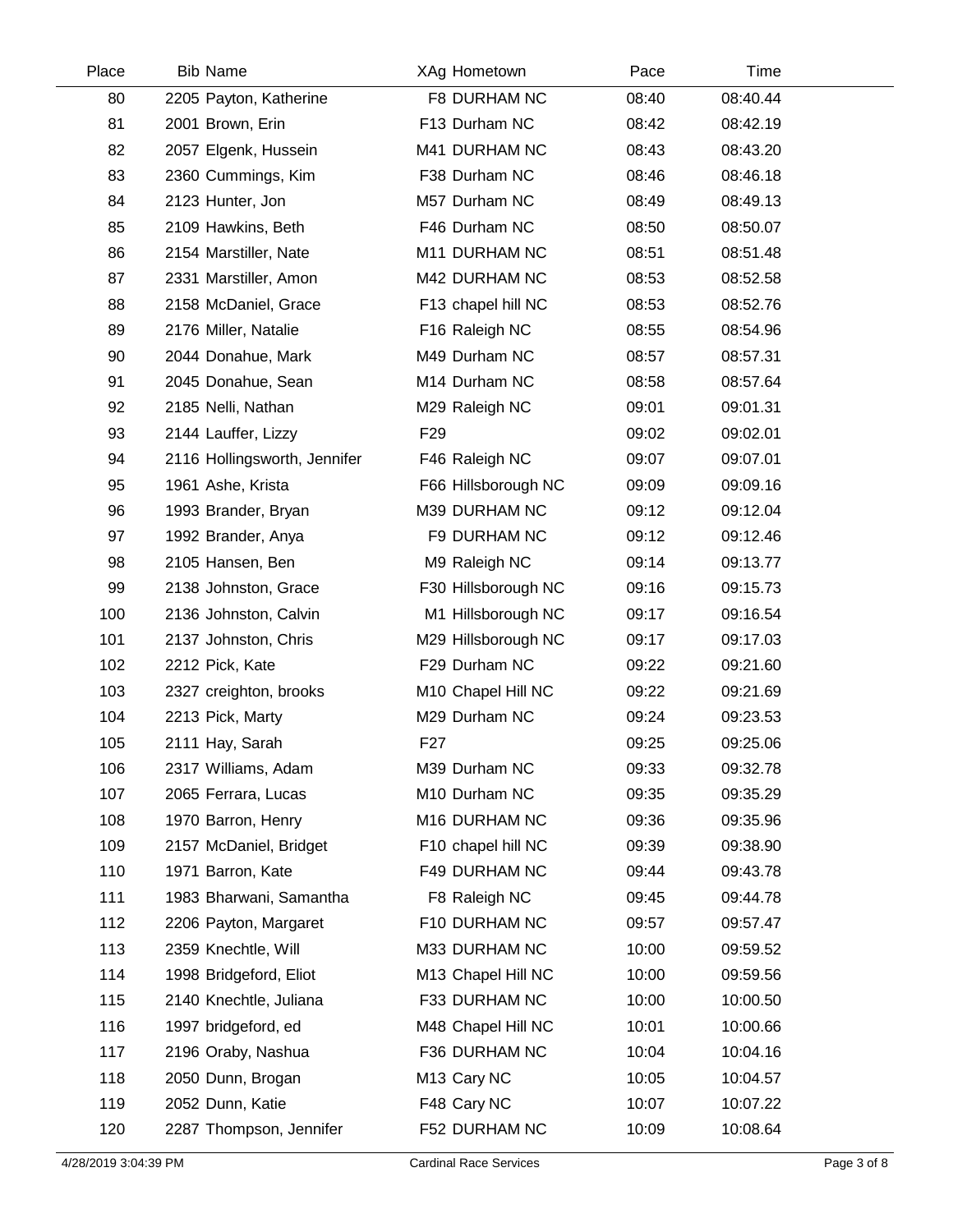| Place | <b>Bib Name</b>          | XAg Hometown        | Pace  | Time     |  |
|-------|--------------------------|---------------------|-------|----------|--|
| 121   | 2023 Chandler, Caroline  | F10 Chapel Hill NC  | 10:09 | 10:08.66 |  |
| 122   | 2082 Glushik, Elin       | F9 Durham NC        | 10:11 | 10:10.86 |  |
| 123   | 2005 Burkhardt, Anna     | F10 RALEIGH NC      | 10:11 | 10:11.12 |  |
| 124   | 2051 Dunn, Dan           | M50 Cary NC         | 10:13 | 10:13.33 |  |
| 125   | 1972 Barron, Lilly       | F14 DURHAM NC       | 10:16 | 10:15.71 |  |
| 126   | 2294 Virkler, Laura      | F45 Durham NC       | 10:18 | 10:18.47 |  |
| 127   | 2017 Carlos, Sophie      | F1 Durham NC        | 10:23 | 10:23.23 |  |
| 128   | 2085 Glushik, Robyn      | F50 Durham NC       | 10:24 | 10:23.73 |  |
| 129   | 2015 Carlos, Evan        | M29 Durham NC       | 10:24 | 10:23.94 |  |
| 130   | 2033 Conklin, Valerie    | F58 Durham NC       | 10:24 | 10:24.28 |  |
| 131   | 2171 Melton, Jack        | M12 Chapel Hill NC  | 10:26 | 10:25.91 |  |
| 132   | 2016 Carlos, Lauren      | F28 Durham NC       | 10:31 | 10:30.62 |  |
| 133   | 2075 Frazelle, David     | M43 Chapel Hill NC  | 10:37 | 10:36.75 |  |
| 134   | 2077 Frazelle, Paul      | M10 Chapel Hill NC  | 10:41 | 10:40.56 |  |
| 135   | 2261 Sneed, Cole         | M9 DURHAM NC        | 10:43 | 10:42.85 |  |
| 136   | 2303 Walters, Will Henry | <b>M7 DURHAM NC</b> | 10:48 | 10:47.89 |  |
| 137   | 2336 Genova, Lucien      | M14 Chapel Hill NC  | 10:48 | 10:47.91 |  |
| 138   | 2301 Walters, Jennifer   | F44 DURHAM NC       | 10:49 | 10:49.06 |  |
| 139   | 2012 Calloway, Lucy      | F12 Durham NC       | 10:50 | 10:50.31 |  |
| 140   | 2011 Calloway, June      | F10 Durham NC       | 10:51 | 10:50.88 |  |
| 141   | 2262 Sneed, Elaine       | F48 DURHAM NC       | 10:52 | 10:51.88 |  |
| 142   | 2215 Policelli, Kelly    | F40 DURHAM NC       | 10:56 | 10:55.58 |  |
| 143   | 2113 Healy, Addie        | F <sub>25</sub>     | 10:56 | 10:56.17 |  |
| 144   | 2335 Richards, Jackson   | M9 Raleigh NC       | 11:00 | 11:00.48 |  |
| 145   | 2021 Causley, Robert     | M7 Chapel Hill NC   | 11:01 | 11:00.91 |  |
| 146   | 2319 Williams, Mollie    | F38 Durham NC       | 11:02 | 11:01.71 |  |
| 147   | 2318 Williams, Lily      | F8 Durham NC        | 11:04 | 11:03.66 |  |
| 148   | 2237 Saunders, Shauna    | F63 DURHAM NC       | 11:10 | 11:09.97 |  |
| 149   | 2027 Cheek, Bonnie       | F68 DURHAM NC       | 11:11 | 11:10.86 |  |
| 150   | 2141 Kornegay, Robert    | M9 BURLINGTON NC    | 11:14 | 11:13.75 |  |
| 151   | 2315 Wichman, Sam        | M14 Durham NC       | 11:20 | 11:19.78 |  |
| 152   | 2037 Cunningham, Matthew | M10 Pittsboro NC    | 11:21 | 11:20.58 |  |
| 153   | 2013 Calloway, Michael   | M66 Durham NC       | 11:26 | 11:26.44 |  |
| 154   | 2092 Guckian, Elsa       | F9 DURHAM NC        | 11:27 | 11:26.68 |  |
| 155   | 2202 Patchin, Kyle       | M44 Raleigh NC      | 11:42 | 11:42.27 |  |
| 156   | 2214 Policelli, Cyrus    | M8                  | 11:42 | 11:42.28 |  |
| 157   | 2200 Patchin, Brenna     | F13 Raleigh NC      | 11:47 | 11:47.18 |  |
| 158   | 2198 Owens, Sarah        | F43 Chapel Hill NC  | 11:48 | 11:47.99 |  |
| 159   | 2094 Guckian, Lisa       | F45 DURHAM NC       | 11:51 | 11:50.79 |  |
| 160   | 2093 Guckian, Eric       | M47 DURHAM NC       | 11:53 | 11:52.70 |  |
| 161   | 2201 Patchin, Ella       | F14 Raleigh NC      | 11:57 | 11:56.80 |  |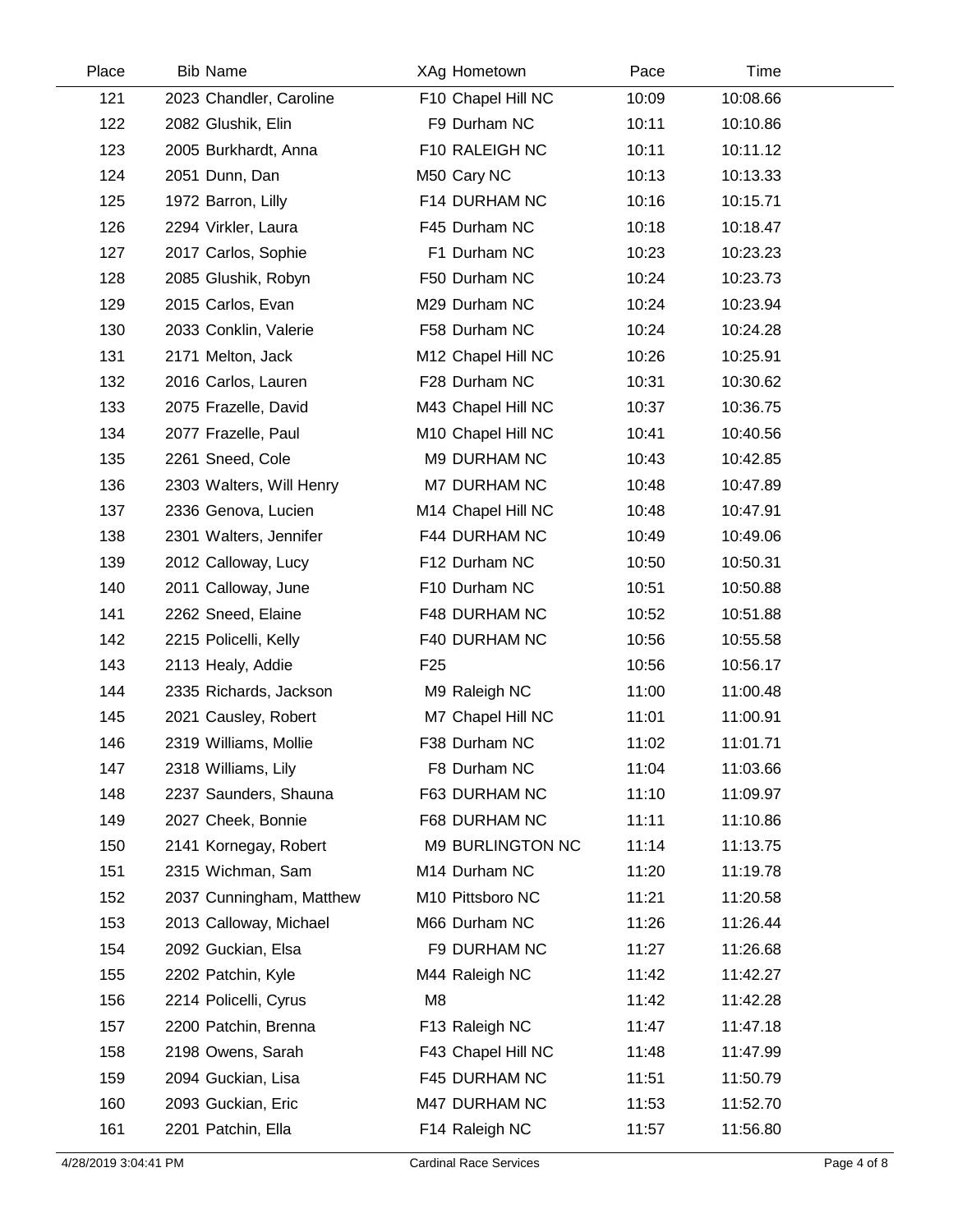| Place | <b>Bib Name</b>               | XAg Hometown       | Pace  | Time     |  |
|-------|-------------------------------|--------------------|-------|----------|--|
| 162   | 2204 Patchin, Sarah           | F10 Raleigh NC     | 11:57 | 11:57.19 |  |
| 163   | 2162 McGarrah, Kate           | F12 Durham NC      | 12:01 | 12:00.76 |  |
| 164   | 2098 Hall, Laura              | F62 Durham NC      | 12:02 | 12:01.83 |  |
| 165   | 2152 LOWERY, MALINDA MAYN     | F46 Durham NC      | 12:06 | 12:05.59 |  |
| 166   | 1968 Baker, Stephen           | M9 Bear Creek NC   | 12:08 | 12:07.56 |  |
| 167   | 2355 Harrison, Brooke         | F12 Chapel Hill NC | 12:10 | 12:09.81 |  |
| 168   | 2338 Ekanayake-Lin, Michelle  | F49 DURHAM NC      | 12:17 | 12:16.98 |  |
| 169   | 2227 Rivers, Olivia           | F13 Chapel Hill NC | 12:25 | 12:24.52 |  |
| 170   | 2226 Rivers, Lauren           | F49 Chapel Hill NC | 12:27 | 12:27.32 |  |
| 171   | 2361 Makarushka, Beatrice     | F9 Durham NC       | 12:37 | 12:36.56 |  |
| 172   | 2332 Durst, Morgan            | F11 DURHAM NC      | 12:38 | 12:38.17 |  |
| 173   | 2278 Tanaka, Cecilia          | F50 Durham NC      | 12:48 | 12:47.75 |  |
| 174   | 2172 Melton, Zach             | M9 Chapel Hill NC  | 12:59 | 12:59.32 |  |
| 175   | 2043 Donahue, Katrina         | F48 Durham NC      | 13:03 | 13:02.76 |  |
| 176   | 2042 Donahue, Ethan           | M12 Durham NC      | 13:06 | 13:06.39 |  |
| 177   | 2029 Cirillo, Jan             | F37 Durham NC      | 13:13 | 13:13.49 |  |
| 178   | 2321 Williams-Swiggett, Julie | F38 Durham NC      | 13:22 | 13:22.18 |  |
| 179   | 2014 Calloway, Rhonda         | F64 Durham NC      | 13:23 | 13:22.68 |  |
| 180   | 2020 Cates, Mary-Douglas      | F11 RALEIGH NC     | 13:31 | 13:30.93 |  |
| 181   | 2151 LOWERY, Lydia            | F11 Durham NC      | 13:31 | 13:31.23 |  |
| 182   | 2263 Sneed, Erin              | F11 DURHAM NC      | 13:40 | 13:39.54 |  |
| 183   | 2307 Whittington, Ahmyah      | F16 Durham NC      | 13:45 | 13:44.58 |  |
| 184   | 2309 Whittington, Mason       | M12 Durham NC      | 13:46 | 13:46.00 |  |
| 185   | 1986 bittler, henry           | M13 CARY NC        | 13:46 | 13:46.50 |  |
| 186   | 2203 Patchin, Robin           | F43 Raleigh NC     | 14:06 | 14:05.76 |  |
| 187   | 1996 Brennan, Jennifer        | F45 Chapel Hill NC | 14:10 | 14:10.49 |  |
| 188   | 1999 Bridgeford, Miranda      | F10 Chapel Hill NC | 14:11 | 14:10.86 |  |
| 189   | 2069 Fitzsimons, Joe          | M40 DURHAM NC      | 14:29 | 14:28.72 |  |
| 190   | 2070 Fitzsimons, Zach         | M9 DURHAM NC       | 14:30 | 14:30.28 |  |
| 191   | 2096 Hall, Gerard             | M60 Durham NC      | 14:43 | 14:42.65 |  |
| 192   | 2186 Nelson, Terri            | F48 Cary NC        | 14:55 | 14:54.99 |  |
| 193   | 2245 Shelley, Mary Kay        | F56 CARY NC        | 15:12 | 15:11.53 |  |
| 194   | 2019 Cates, Elizabeth         | F44 RALEIGH NC     | 15:12 | 15:12.22 |  |
| 195   | 2240 Seibert, Geraldine       | F61 Durham NC      | 15:20 | 15:19.72 |  |
| 196   | 2170 Meeks, Myranda           | F39 Durham NC      | 15:21 | 15:20.72 |  |
| 197   | 2047 Dreps, Eva               | F10 Durham NC      | 15:23 | 15:22.96 |  |
| 198   | 2046 Dreps, Chris             | M49 Durham NC      | 15:26 | 15:25.74 |  |
| 199   | 2218 Powell, Lauren           | F36 Durham NC      | 15:31 | 15:31.14 |  |
| 200   | 2161 McGarrah, Chris          | M52 Durham NC      | 15:31 | 15:31.35 |  |
| 201   | 2164 McGarrah, Stepanie       | F45 Durham NC      | 15:32 | 15:31.65 |  |
| 202   | 2306 White, Kellianne         | F50 DURHAM NC      | 15:34 | 15:34.37 |  |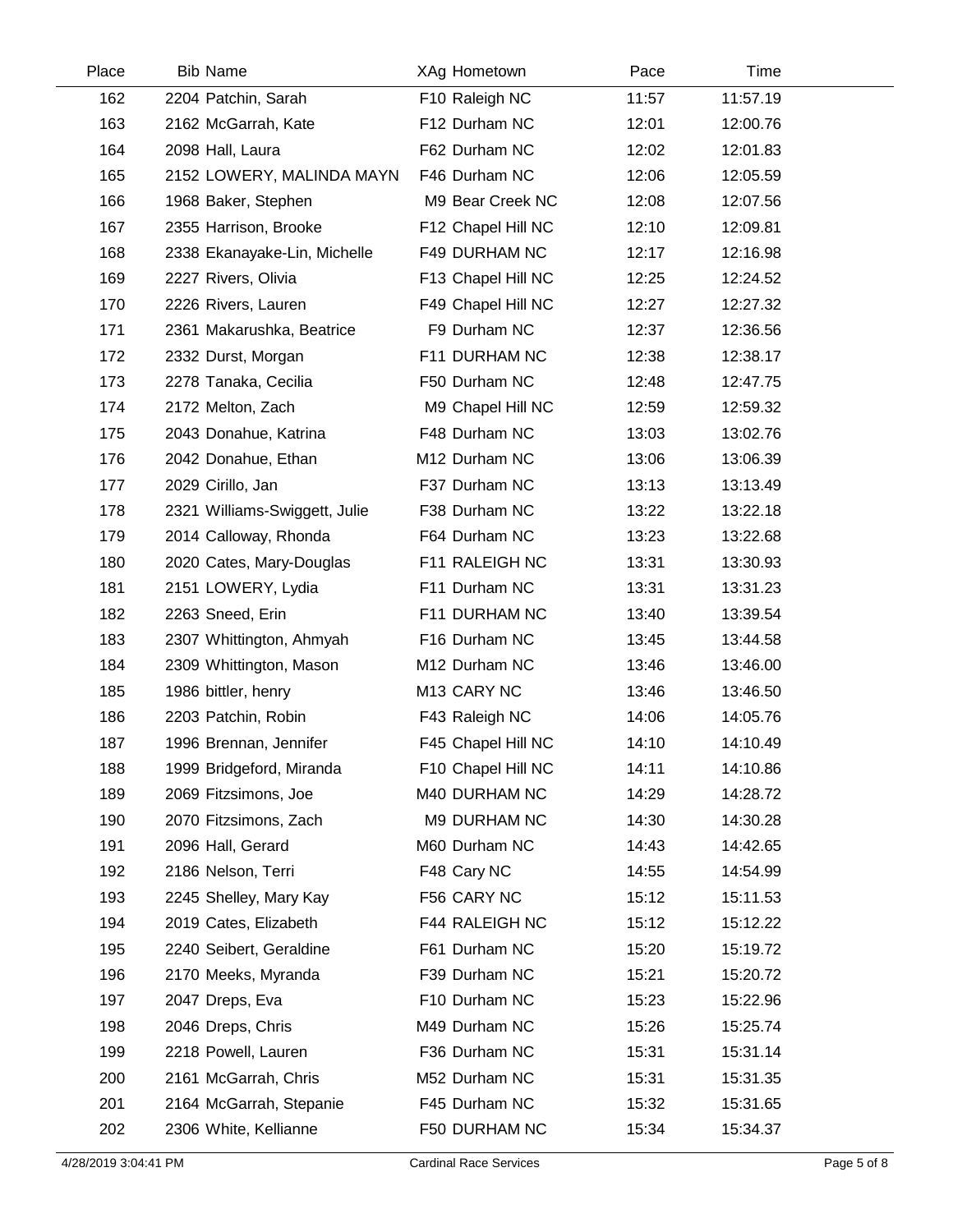| Place | <b>Bib Name</b>               | XAg Hometown            | Pace  | Time     |  |
|-------|-------------------------------|-------------------------|-------|----------|--|
| 203   | 2121 Horwitz, Gray            | M31 Saxapahaw NC        | 15:38 | 15:37.51 |  |
| 204   | 2169 Meeks, Darren            | M9 Durham NC            | 15:44 | 15:44.14 |  |
| 205   | 2217 powell, brooks           | M7 Durham NC            | 15:46 | 15:45.68 |  |
| 206   | 2326 creighton, alex          | M48 Chapel Hill NC      | 16:31 | 16:31.12 |  |
| 207   | 2328 creighton, beckett       | M8 Chapel Hill NC       | 16:32 | 16:31.62 |  |
| 208   | 2344 Pelt, Rich               | M51 CARY NC             | 16:39 | 16:38.66 |  |
| 209   | 2343 Szigethy, Andrea         | F49 CARY NC             | 16:58 | 16:57.90 |  |
| 210   | 2308 Whittington, Bea         | F39 Durham NC           | 17:19 | 17:19.36 |  |
| 211   | 2168 Meeks, Daniel            | M52 Durham NC           | 17:20 | 17:20.50 |  |
| 212   | 2097 Hall, Halcyon            | F15 Durham NC           | 17:21 | 17:20.90 |  |
| 213   | 2316 Wilkins, Jeff            | M35 BURLINGTON NC       | 17:23 | 17:22.69 |  |
| 214   | 2032 Conklin, Kelly           | F13 Durham NC           | 17:23 | 17:22.81 |  |
| 215   | 2340 Melendez, Orlando        | M40 Durham NC           | 17:29 | 17:28.64 |  |
| 216   | 1977 Bergman, Gabi            | F9 DURHAM NC            | 17:29 | 17:29.27 |  |
| 217   | 1978 Bergman, Rachel          | F43 DURHAM NC           | 17:30 | 17:30.47 |  |
| 218   | 2271 Starkey, Gayle           | F60 DURHAM NC           | 17:39 | 17:39.36 |  |
| 219   | 2180 Moore, Michael           | M32 DURHAM NC           | 17:39 | 17:39.41 |  |
| 220   | 2181 Moore, Sarah             | F33 DURHAM NC           | 17:40 | 17:39.86 |  |
| 221   | 2254 Silverman, Sandy         | F49 Hillsborough NC     | 17:46 | 17:46.04 |  |
| 222   | 2153 Marshall, Ralph          | M55 Hillsborough NC     | 17:47 | 17:46.85 |  |
| 223   | 2087 Goray, Kerrie            | F59 Raleigh NC          | 17:48 | 17:47.89 |  |
| 224   | 2276 Sullivan, Anne Katherine | F31 Raleigh NC          | 17:49 | 17:48.84 |  |
| 225   | 2193 O'Donnell, Lily          | F11 Durham NC           | 18:00 | 17:59.95 |  |
| 226   | 2133 Johnson, Kate            | F57 Durham NC           | 18:16 | 18:16.08 |  |
| 227   | 2248 Sherburne, Mark          | M51 Chapel Hill NC      | 18:20 | 18:20.47 |  |
| 228   | 2249 Sherburne, Samuel        | M17 Chapel Hill NC      | 18:21 | 18:20.72 |  |
| 229   | 2025 Chandler, Jeff           | M50 Chapel Hill NC      | 18:24 | 18:23.78 |  |
| 230   | 1953 Anderson, James          | M11 Durham NC           | 18:24 | 18:24.24 |  |
| 231   | 2022 Chandler, Alaina         | F17 Chapel Hill NC      | 18:25 | 18:24.86 |  |
| 232   | 2356 Ortman, Erica            | F27 Raleigh NC          | 18:25 | 18:25.29 |  |
| 233   | 1955 Anderson, Krissy         | F47                     | 18:26 | 18:25.63 |  |
| 234   | 2357 Ortman, Dillon           | M26 Raleigh NC          | 18:28 | 18:28.50 |  |
| 235   | 1958 Anderson, Will           | M46 Durham NC           | 18:29 | 18:29.01 |  |
| 236   | 2026 Chandler, Paige          | F48 Chapel Hill NC      | 18:30 | 18:29.50 |  |
| 237   | 2216 Porcelli, Patricia       | F52 Durham NC           | 18:30 | 18:29.73 |  |
| 238   | 2024 Chandler, Gray           | F14 Chapel Hill NC      | 18:30 | 18:30.26 |  |
| 239   | 1984 Birchette, Brett         | M34                     | 18:33 | 18:32.87 |  |
| 240   | 2156 McConnell, Susette       | F49 louisburg NC        | 18:35 | 18:34.64 |  |
| 241   | 2299 Wallace, Robin           | F62 DURHAM NC           | 18:35 | 18:34.95 |  |
| 242   | 2125 Jee, Colin               | M <sub>11</sub> Cary NC | 18:35 | 18:35.04 |  |
| 243   | 2264 Sneed, Lauren            | F21 DURHAM NC           | 18:38 | 18:38.16 |  |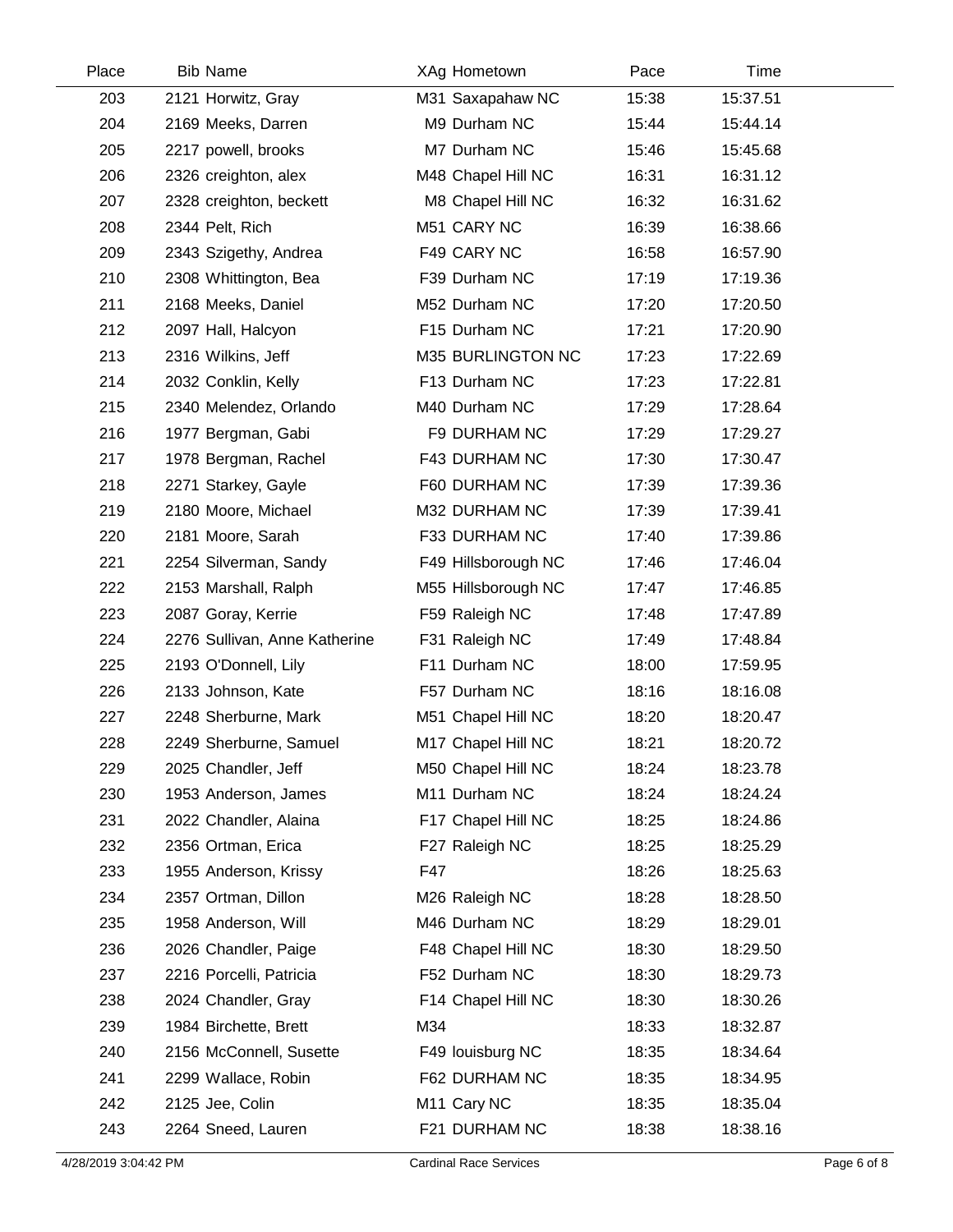| Place | <b>Bib Name</b>         | XAg Hometown       | Pace  | Time     |  |
|-------|-------------------------|--------------------|-------|----------|--|
| 244   | 2265 Sneed, Thomas      | M51 DURHAM NC      | 18:39 | 18:39.47 |  |
| 245   | 1995 braxton, mckinley  | F12 Chapel Hill NC | 18:41 | 18:41.22 |  |
| 246   | 2192 O'Donnell, John    | M40 Durham NC      | 18:46 | 18:46.08 |  |
| 247   | 2220 Raynor, Millie     | F44 RALEIGH NC     | 18:47 | 18:46.55 |  |
| 248   | 2191 O'Donnell, Heather | F39 Durham NC      | 18:48 | 18:48.20 |  |
| 249   | 2106 Hansen, Katherine  | F43 Raleigh NC     | 18:49 | 18:48.83 |  |
| 250   | 1981 Bharwani, Brooks   | M5 Raleigh NC      | 18:54 | 18:54.22 |  |
| 251   | 2228 Roberts, Katherine | F51 Chapel Hill NC | 18:57 | 18:57.36 |  |
| 252   | 1979 Bharwani, Amy      | F41 Raleigh NC     | 18:58 | 18:58.12 |  |
| 253   | 2222 Raynor, W          | F9 RALEIGH NC      | 18:59 | 18:58.81 |  |
| 254   | 2128 Jenkins, Katelyn   | F26 Raleigh NC     | 19:10 | 19:10.14 |  |
| 255   | 2127 Jenkins, Austin    | M25 Raleigh NC     | 19:10 | 19:10.44 |  |
| 256   | 1967 Baker, Julia       | F32 Bear Creek NC  | 19:26 | 19:25.82 |  |
| 257   | 2207 Payton, Tarry      | F42 DURHAM NC      | 19:41 | 19:41.34 |  |
| 258   | 1987 bittler, ron       | M47 CARY NC        | 19:46 | 19:45.63 |  |
| 259   | 2067 Fields, Chris      | M34 Chapel Hill NC | 19:52 | 19:51.50 |  |
| 260   | 2298 Walker, Jim        | M65 Durham NC      | 19:52 | 19:51.57 |  |
| 261   | 2258 Smiley, Jonah      | M10 DURHAM NC      | 20:00 | 19:59.65 |  |
| 262   | 2126 Jee, Lori          | F46 Cary NC        | 20:06 | 20:06.40 |  |
| 263   | 2260 Smith, Joshua      | M49 DURHAM NC      | 20:09 | 20:09.31 |  |
| 264   | 1966 Baize-Smith, Jamie | F45 DURHAM NC      | 20:12 | 20:11.64 |  |
| 265   | 2253 Short, Andy        | M68 Chapel Hill NC | 20:13 | 20:13.44 |  |
| 266   | 1985 bittler, abby      | F47 CARY NC        | 20:23 | 20:23.08 |  |
| 267   | 2030 Clay, australia    | F72                | 20:30 | 20:29.63 |  |
| 268   | 2337 Lin, Samantha      | F14 DURHAM NC      | 20:36 | 20:36.15 |  |
| 269   | 2091 Graves, Nancy      | F53 Chapel Hill NC | 20:36 | 20:36.34 |  |
| 270   | 2090 Graves, Gracie     | F17 Chapel Hill NC | 20:37 | 20:36.65 |  |
| 271   | 2010 Calderon, Mario    | M44 DURHAM NC      | 20:39 | 20:39.43 |  |
| 272   | 2285 tarrant, mike      | m33 Chapel Hill NC | 20:47 | 20:46.87 |  |
| 273   | 2284 Tarrant, Megan     | F35 Chapel Hill NC | 20:48 | 20:47.58 |  |
| 274   | 2040 Dick, Michael      | M48 Raleigh NC     | 20:53 | 20:52.65 |  |
| 275   | 2225 Rice, Danielle     | F28 Raleigh NC     | 20:59 | 20:58.66 |  |
| 276   | 2049 Duncan, Rudi Anne  | F74 CARY NC        | 21:03 | 21:02.90 |  |
| 277   | 2283 Tarrant, Benjamin  | M2 Chapel Hill NC  | 21:29 | 21:29.44 |  |
| 278   | 2132 johnson, juanita   | F74 Durham NC      | 21:40 | 21:40.09 |  |
| 279   | 2008 Burkhardt, Heather | F45 RALEIGH NC     | 21:42 | 21:41.58 |  |
| 280   | 2041 Diette, Edythe     | F75 RALEIGH NC     | 21:42 | 21:41.70 |  |
| 281   | 2313 Wichman, Jen       | F45 Durham NC      | 21:44 | 21:43.72 |  |
| 282   | 2195 Opas, Natalie      | F35 Morrisville NC | 22:49 | 22:48.73 |  |
| 283   | 2102 Hammond, Jessica   | F38 GRAHAM NC      | 23:34 | 23:34.36 |  |
| 284   | 2189 Normann, Margaret  | F52 Chapel Hill NC | 23:36 | 23:35.92 |  |